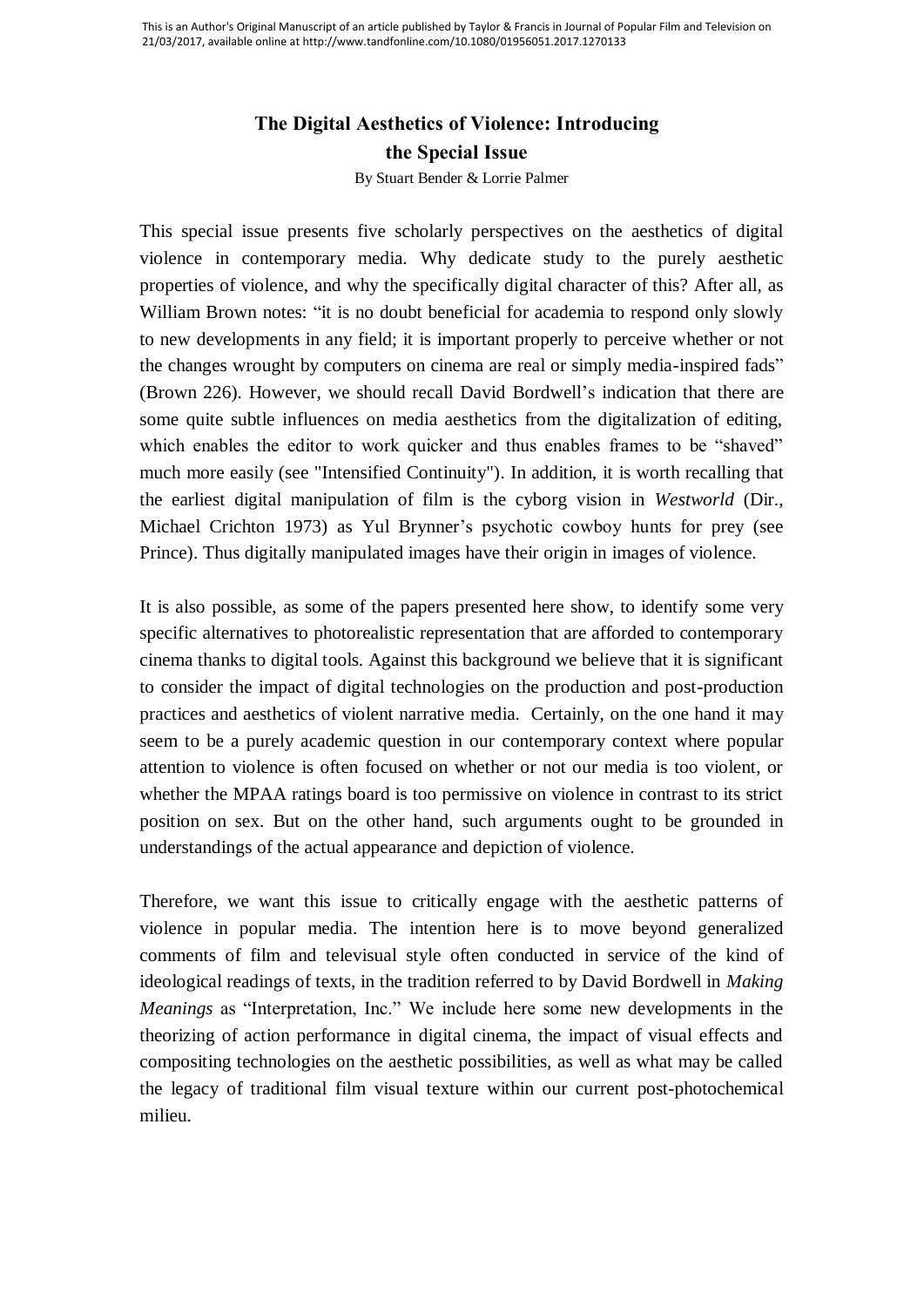In "Digital Mayhem, Optical Decimation: The Technopoetics of Special Effects," Garrett Stewart revisits Christian Metz's theory of *trucage* (trick effects) to update its application to the peculiarly digital milieu where the presentation of violence against humans is now so digitalized and pixelated that "the threat of inurement applies more to its aesthetics than to its ethics". In revisiting *trucage*, Stewart defines what he calls *digitage* by drawing upon examples from the pixilation which is only fleetingly visible in the lethal alien ray of *War of the Worlds*' (2005) to the collision of digital technique and narrative rendered as inevitable in *Transcendence* (2014) and the title character's abilities in *Lucy* (2014) to interfere with the optical representation of time and space. Thus the first essay of this collection lays the foundation for the following papers by foregrounding that movies, and the violence presented within them, "are now *made* on screen, in computer rendering, not just viewed there".

In "Digital Visceral: Textural Play and the Flamboyant Gesture in Digital Screen Violence," Lisa Purse examines the contemporary move away from photorealism to a digital amplification that goes beyond textual, temporal, and spatial cohesion to instead celebrate its own artifice. In films such as *300: Rise of an Empire* (2014), *Machete Kills* (2013), and *Resident Evil: Afterlife* (2010) there is an intensified focus on the visual textures of violence and its bodily consequences in shape, movement, and viscosity, particularly in the aesthetics of blood and gore. Purse notes that these "flamboyant gesture[s] of violence" relate to previous histories of screen violence while also remediating more recent exploitation aesthetics through special effects and the contexts of digital media proliferation and production in which they have emerged.

In "Blood in the Corridor: The Digital Mastery of Hero Run Shoot-outs in *Kick-Ass* and *Wanted*," Stuart Bender and Lorrie Palmer present an aesthetic analysis, attuned to film production contexts and to a theoretical framework drawn from the poetics of David Bordwell and Stephen Prince, of a uniquely contemporary phenomenon which the paper identifies as the Hero Run. These violent sequences are a normative characteristic of many digitally-enabled action films in which a single character moves at speed through a confined field of battle against numerous antagonists whom they dispatch with creative accuracy that puts the aesthetic focus on them rather than on their victims. The essay explores the tripartite structure of this precise mastery and control that unites the shooter characters, the directors, and the visual effects artists through the expansive digital toolkit available in the production of action cinema.

In "Life Out of Death: Violent FX and Its Vivacious Power," Paul Johnson negotiates the visual effects in the cinematic violence of *300* (2006), *Sucker Punch* (2011), *Watchmen* (2009), and *Sin City* (2005) to show how vivacious visual life is created